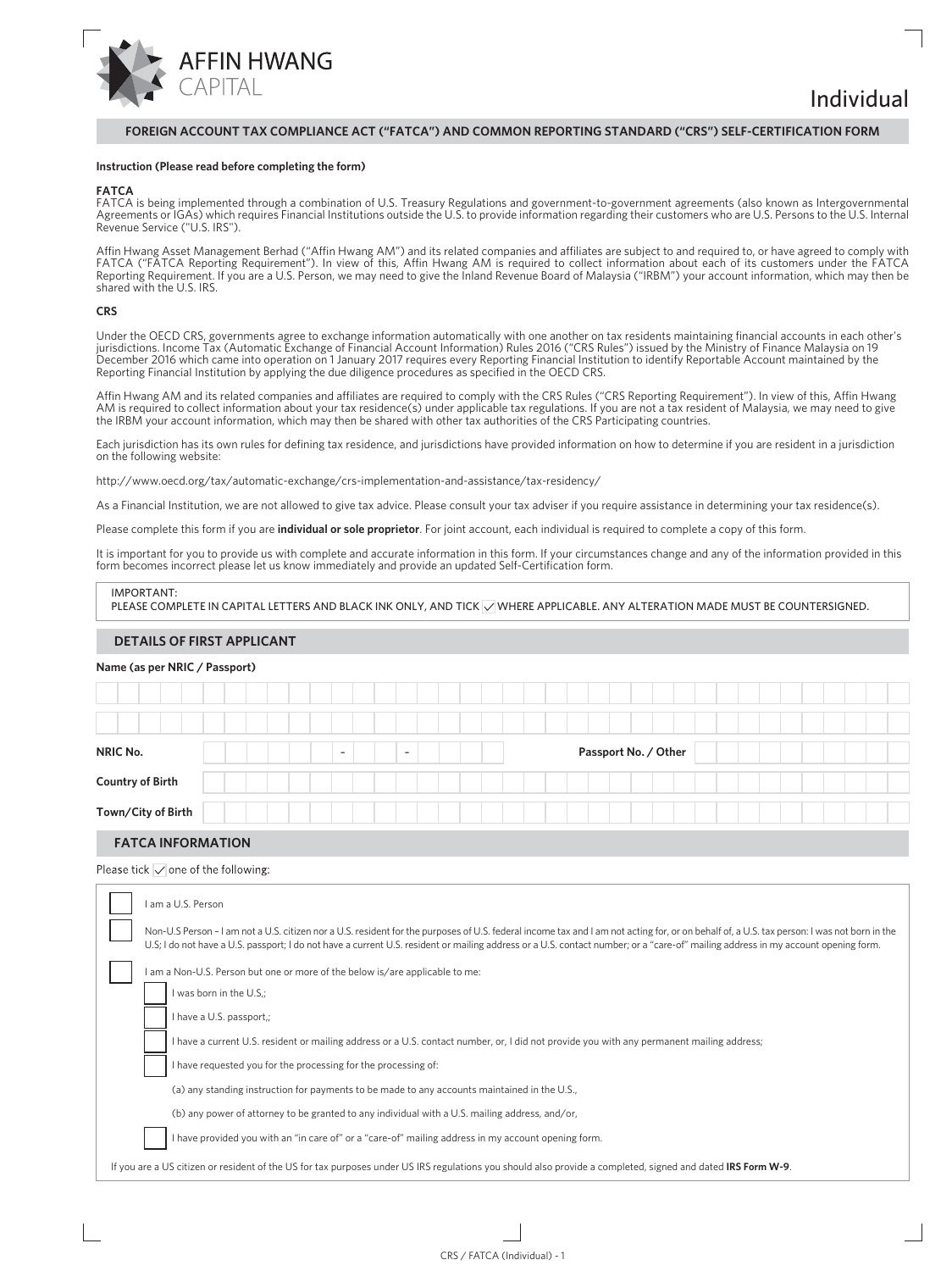# **TAX RESIDENCY**

Please tick  $\overline{\smile}$  one of the following:

I. I am a tax resident of Malaysia and I have **no** other tax residency(ies) with other country(ies).

II. I am a tax resident of Malaysia and I have other tax residency(ies) with other country(ies).

III. I am not a tax resident of Malaysia.

If you have selected **II and III above**, please complete the following table:-

For the purposes of taxation, I am a tax resident in the following countries and my Tax Identification Number ("TIN") or an equivalent in each country is set out below or I have indicated that a TIN or its equivalent is unavailable:

| Country of tax residence | <b>TIN</b> | If no TIN is available, please<br>tick $\sqrt{\,}$ one the appropriate reason | If Reason B is selected, explain why TIN is not available |
|--------------------------|------------|-------------------------------------------------------------------------------|-----------------------------------------------------------|
|                          |            | A<br>B                                                                        |                                                           |
|                          |            | A<br>B                                                                        |                                                           |
|                          |            | A<br>B                                                                        |                                                           |

### Reason for TIN Not Available

Reason A - The country/jurisdiction where the Applicant is resident does not issue TINs to its residents.

Reason B - The Applicant is otherwise unable to obtain a TIN or equivalent number. *(Please explain why you are unable to obtain a TIN if you have selected this reason)*

Reason C - No Tin required. *(Only select this reason if the domestic law of the relevant jurisdiction does not require collection of the TIN issued by such jurisdiction)*

If the Applicant is tax resident in more than three countries/jurisdictions, please use a separate sheet.

In the case where the Applicant is a tax resident of another country other than Malaysia, please provide one of the following documents:

(i) Copy of Passport; government issued identification

(ii) Proof of residential address

## **DECLARATION AND SIGNATURE OF FIRST APPLICANT**

Under the penalties of perjury, I declare that I have examined the information on this form and to the best of my knowledge and belief it is true, correct and complete.

I acknowledge that Affin Hwang AM may be obliged to comply with or choose to have regard to, observe or fulfil the laws, regulations, orders, guidelines, codes, market standards, good practices, requests, requirements, or expectations of or agreements with public, judicial, taxation, governmental and other regulatory authorities or self-regulatory bodies in various countries/jurisdictions which include FATCA and CRS, to disclose the information to the tax authorities of the country/jurisdiction in which the account(s) is/are maintained and exchanged with tax authorities of another country/jurisdiction or countries/jurisdictions in which the person may be tax resident pursuant to intergovernmental agreements to exchange financial account information.

I certify that I am the beneficial owner (or am authorized to sign for the individual that is the beneficial owner) of all the income to which this form relates or am using this form to document myself as an individual who is the owner of an account held with Affin Hwang AM.

I hereby irrevocably and unconditionally warrant and represent to Affin Hwang AM that, Affin Hwang AM shall have the right to provide personal data and information provided to Affin Hwang AM by me and/or acquired by Affin Hwang AM from the public domain, as well as personal data that arises as a result of the provision of services to me, to any governmental authorities, regulatory bodies and/or any other relevant person(s) in respect of the FATCA and CRS Reporting Requirements.

I hereby acknowledge and agree that such disclosures may involve the transfer of personal data outside of Malaysia and that such disclosures may include but is not limited to any information relating to, arising from and/or in connection with the provision of the services which I have requested, and my investments with Affin Hwang AM.

I undertake to advise Affin Hwang AM within 30 days of any change in circumstances that causes the information contained herein to become incorrect or incomplete and to provide Affin Hwang AM with a suitably updated Self-Certification form within 30 days of such change in circumstances.

Signature of Customer Name:

Date: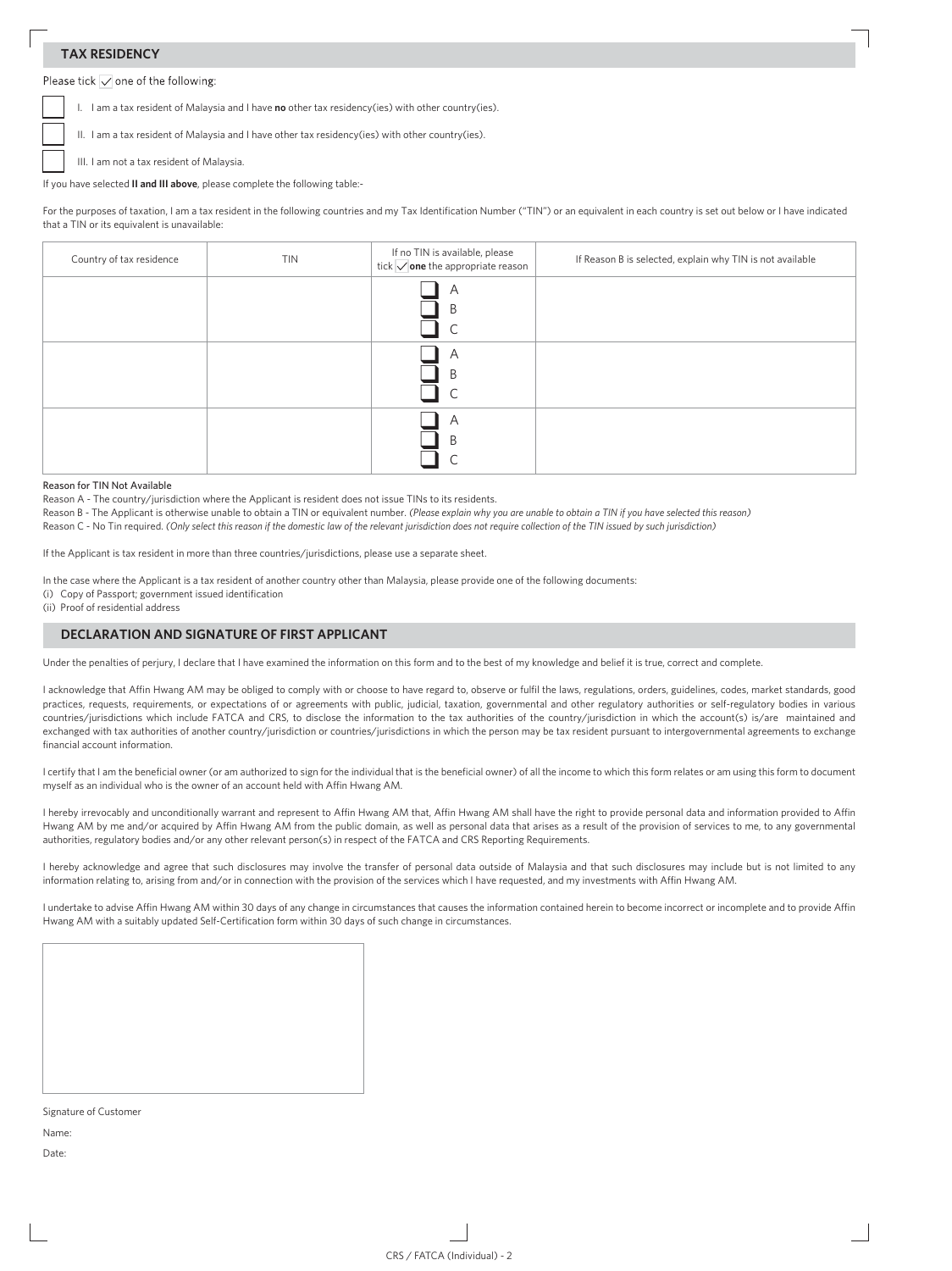|                               | <b>DETAILS OF JOINT-APPLICANT</b>                                                                                                                                                                                                                                                                                                                                                |  |  |  |                          |  |  |  |                      |  |  |  |  |  |  |
|-------------------------------|----------------------------------------------------------------------------------------------------------------------------------------------------------------------------------------------------------------------------------------------------------------------------------------------------------------------------------------------------------------------------------|--|--|--|--------------------------|--|--|--|----------------------|--|--|--|--|--|--|
| Name (as per NRIC / Passport) |                                                                                                                                                                                                                                                                                                                                                                                  |  |  |  |                          |  |  |  |                      |  |  |  |  |  |  |
|                               |                                                                                                                                                                                                                                                                                                                                                                                  |  |  |  |                          |  |  |  |                      |  |  |  |  |  |  |
|                               |                                                                                                                                                                                                                                                                                                                                                                                  |  |  |  |                          |  |  |  |                      |  |  |  |  |  |  |
| <b>NRIC No.</b>               |                                                                                                                                                                                                                                                                                                                                                                                  |  |  |  | $\overline{\phantom{a}}$ |  |  |  | Passport No. / Other |  |  |  |  |  |  |
| <b>Country of Birth</b>       |                                                                                                                                                                                                                                                                                                                                                                                  |  |  |  |                          |  |  |  |                      |  |  |  |  |  |  |
|                               |                                                                                                                                                                                                                                                                                                                                                                                  |  |  |  |                          |  |  |  |                      |  |  |  |  |  |  |
| Town/City of Birth            |                                                                                                                                                                                                                                                                                                                                                                                  |  |  |  |                          |  |  |  |                      |  |  |  |  |  |  |
| <b>FATCA INFORMATION</b>      |                                                                                                                                                                                                                                                                                                                                                                                  |  |  |  |                          |  |  |  |                      |  |  |  |  |  |  |
| I am a U.S. Person            |                                                                                                                                                                                                                                                                                                                                                                                  |  |  |  |                          |  |  |  |                      |  |  |  |  |  |  |
|                               |                                                                                                                                                                                                                                                                                                                                                                                  |  |  |  |                          |  |  |  |                      |  |  |  |  |  |  |
|                               | Non-U.S Person - I am not a U.S. citizen nor a U.S. resident for the purposes of U.S. federal income tax and I am not acting for, or on behalf of, a U.S. tax person: I was not born in the<br>U.S; I do not have a U.S. passport; I do not have a current U.S. resident or mailing address or a U.S. contact number; or a "care-of" mailing address in my account opening form. |  |  |  |                          |  |  |  |                      |  |  |  |  |  |  |
|                               | I am a Non-U.S. Person but one or more of the below is/are applicable to me:                                                                                                                                                                                                                                                                                                     |  |  |  |                          |  |  |  |                      |  |  |  |  |  |  |
|                               | I was born in the U.S.;<br>I have a U.S. passport,;                                                                                                                                                                                                                                                                                                                              |  |  |  |                          |  |  |  |                      |  |  |  |  |  |  |
|                               | I have a current U.S. resident or mailing address or a U.S. contact number, or, I did not provide you with any permanent mailing address;                                                                                                                                                                                                                                        |  |  |  |                          |  |  |  |                      |  |  |  |  |  |  |
|                               | I have requested you for the processing for the processing of:                                                                                                                                                                                                                                                                                                                   |  |  |  |                          |  |  |  |                      |  |  |  |  |  |  |
|                               | (a) any standing instruction for payments to be made to any accounts maintained in the U.S.,                                                                                                                                                                                                                                                                                     |  |  |  |                          |  |  |  |                      |  |  |  |  |  |  |
|                               | (b) any power of attorney to be granted to any individual with a U.S. mailing address, and/or,                                                                                                                                                                                                                                                                                   |  |  |  |                          |  |  |  |                      |  |  |  |  |  |  |
|                               | I have provided you with an "in care of" or a "care-of" mailing address in my account opening form.                                                                                                                                                                                                                                                                              |  |  |  |                          |  |  |  |                      |  |  |  |  |  |  |

Please tick  $\overline{\smile}$  one of the following:

I. I am a tax resident of Malaysia and I have **no** other tax residency(ies) with other country(ies).

II. I am a tax resident of Malaysia and I have other tax residency(ies) with other country(ies).

III. I am not a tax resident of Malaysia.

If you have selected **II and III above**, please complete the following table:-

For the purposes of taxation, I am a tax resident in the following countries and my Tax Identification Number ("TIN") or an equivalent in each country is set out below or I have indicated that a TIN or its equivalent is unavailable:

| Country of tax residence | TIN | If no TIN is available, please<br>tick $\bigvee$ one the appropriate reason | If Reason B is selected, explain why TIN is not available |
|--------------------------|-----|-----------------------------------------------------------------------------|-----------------------------------------------------------|
|                          |     | Α<br>B                                                                      |                                                           |
|                          |     | Α<br>B                                                                      |                                                           |
|                          |     | Α<br>B                                                                      |                                                           |

## Reason for TIN Not Available

Reason A - The country/jurisdiction where the Applicant is resident does not issue TINs to its residents.

Reason B - The Applicant is otherwise unable to obtain a TIN or equivalent number. *(Please explain why you are unable to obtain a TIN if you have selected this reason)* Reason C - No Tin required. *(Only select this reason if the domestic law of the relevant jurisdiction does not require collection of the TIN issued by such jurisdiction)*

If the Applicant is tax resident in more than three countries/jurisdictions, please use a separate sheet.

In the case where the Applicant is a tax resident of another country other than Malaysia, please provide one of the following documents: (i) Copy of Passport; government issued identification

(ii) Proof of residential address

 $\overline{\phantom{a}}$